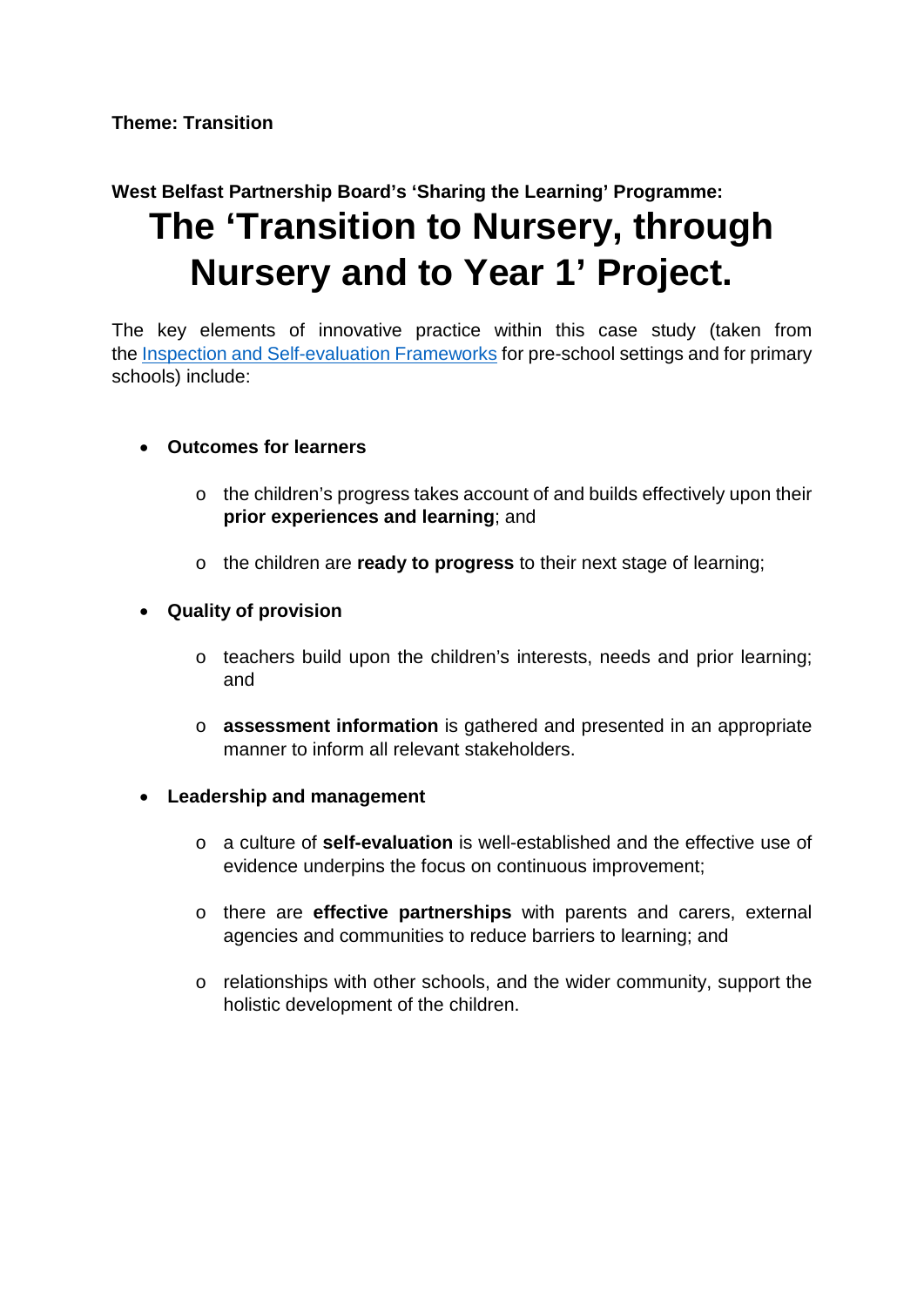**West Belfast Partnership Board's 'Sharing the Learning' Programme:**

# **The 'Transition to Nursery, through Nursery and to Year 1' Project.**

#### **Background to the 'Sharing the Learning' Programme**

In 2014 West Belfast Partnership Board (WBPB) established a series of structures and processes in partnership with local schools and community organisations to help improve further the life chances of children and young people in the area. In total 51 Nursery, Primary and Post Primary schools and over 30 community organisations are members of the WBPB's network.



The core aim of the WBPB's 'Sharing the Learning' Programme, funded by the Department of Education, is:

*'to raise attainment levels across the education spectrum for children and young people experiencing disadvantage through poverty, exclusion and social, emotional and behavioural difficulties.'*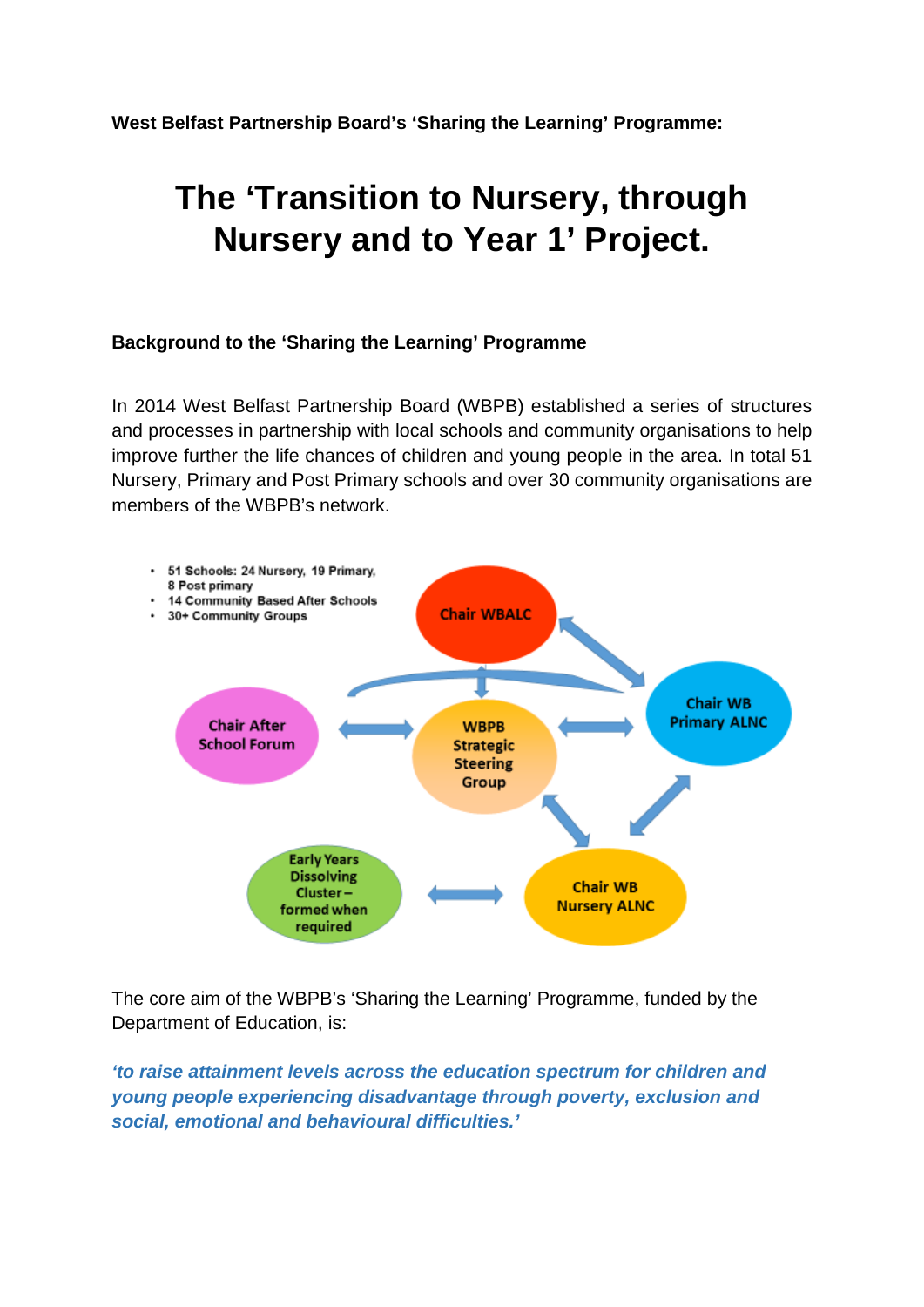## **Background to the Transition Project**

In order to improve transition, it was recognised, through comprehensive consultation and evidence-based self-evaluation by the schools and the WBPB, that more collaborative working methods were needed if the core aim of the 'Sharing the Learning' Programme was to be addressed to best effect. A focus was placed on improving the development of children in the early years of schooling. To this end, a Nursery Area Learning Networking Community (ALNC) and Primary ALNC were established, chaired by local principals and managed by the WBPB[1](#page-2-0). The 'wraparound support' approach to the work of this Project includes Early Years, Nursery Schools, Primary Schools, and crucially parents and children.

#### **Nursery Area Learning Networking Community**

#### *Foci:*

- Strengthen communication and relationships
- Develop and evaluate the Pre-provider to Nursery information pro forma to support planning for the needs of each individual child
- Develop west wide resources based on need identified
- Deliver programmes in response to parental need
- Provide a support platform for principals and staff

#### **Primary Area Learning Networking Community**

#### *Foci:*

## • **Dissemination of good practice**

*Quality learning experiences; Cluster formation; Effective classroom strategies and approaches; Effective interventions with a focus on underachievement; All schools and community gain and learn from expertise of each other.*

## • **Self-evaluation**

*Ensuring what we do is effective, measurable and evidence based; Consistency in approach to self-evaluation; Overall evaluation reports from WBPB evaluating all including training etc.*

#### • **Networking**

*Building trusting relationships with all cross phase; Creating effective links with all to ensure unnecessary repetition and effective workable curriculum which meets the needs of every individual child; All school staff buying in to process.*

<span id="page-2-0"></span> $1$  See membership of the partnerships in the acknowledgements section at the end of this case study.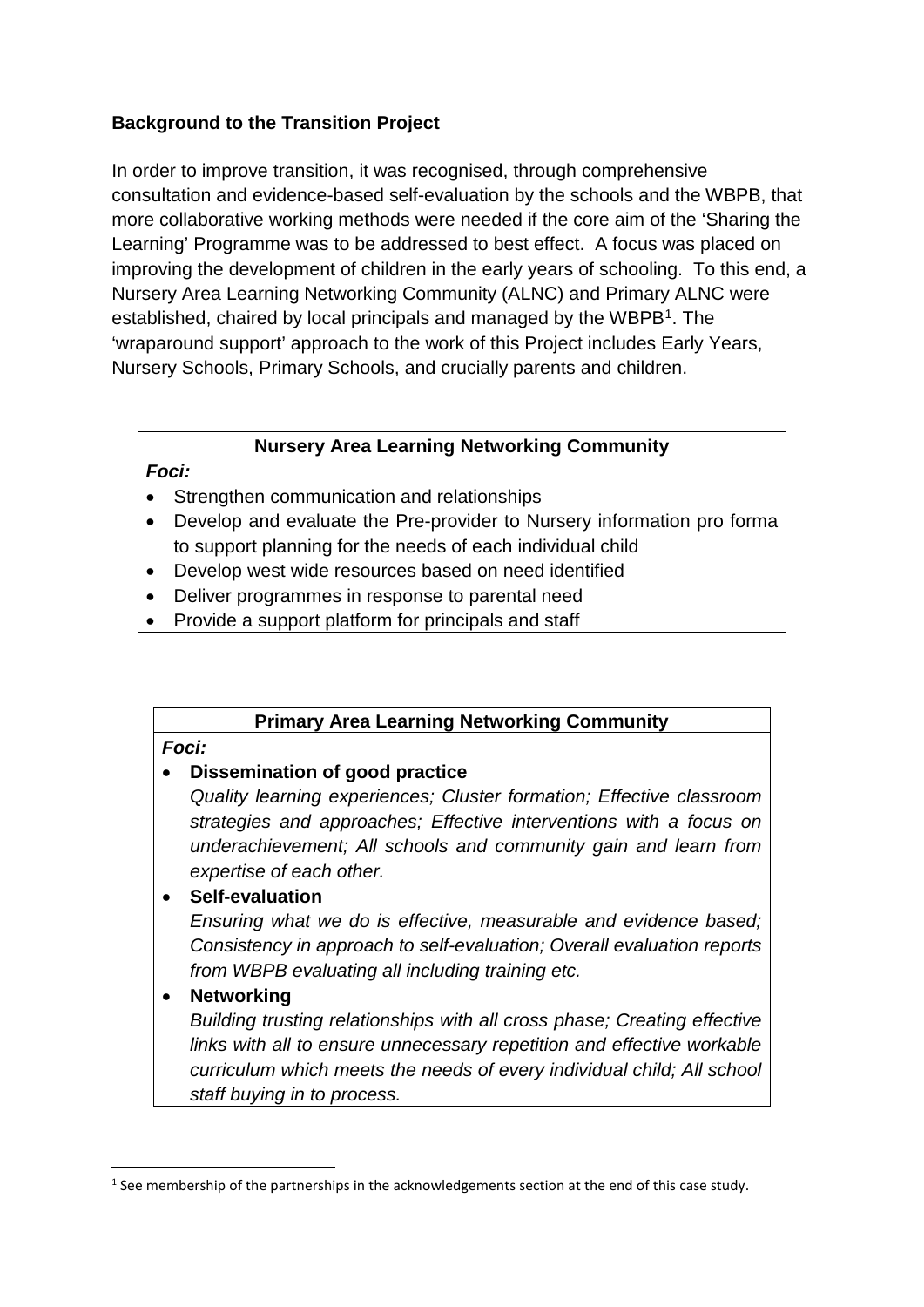There is also an Early Years Cluster (when need arises) which draws on different members from community-based Day Care, Sure Start, Nursery, Foundation and Key Stage 1 teachers which is set up at different junctures, for example, when a specific piece of work is identified, such as, transition resources. The nature of this cluster ensures that as many providers as possible have input at various stages over a period of time, and ensures ownership of completed work and buy-in for the use of the resources produced. The views of the parents and children inform all aspects of the work.

## The WBPB and the 'Sharing the Learning' partners recognised that **early interventions at every phase of a child's education journey play an essential role in reducing the education inequality gap**.

A wide body of local and international evidence<sup>[2](#page-3-0)</sup> highlights the factors that contribute to a child's attainment. These factors were key considerations in the strategic planning for this Transition Project and include: home/family based factors; socio-economic background (which has a stronger impact here than in other OECD countries); levels of educational attainment of the child's parents/carer; parental attitudes and engagement, especially reading regularly to the child/ teaching early literacy and numeracy skills; talking about the school day; taking the child to the library; regular bedtimes; and, home learning environment (e.g. number of books in the home). There is a long-established pattern which acknowledges poverty as presenting barriers to children's education, which means pupils from areas of social deprivation enter postprimary schooling with lower than average attainment while simultaneously trying to cope with social and economic problems that inhibit their learning.

<span id="page-3-0"></span><sup>&</sup>lt;sup>2</sup> Research sources include the Organisation for Economic Co-operation & Development's (OECD) Programme for International Student Assessment (PISA), and the Millennium Cohort Study and Effective Pre-School Provision NI (EPPNI). The importance of parental and community engagement in education was also highlighted in the Assembly Education *Committee's Inquiry into Successful Post-Primary Schools Serving Disadvantaged Communities 2010*.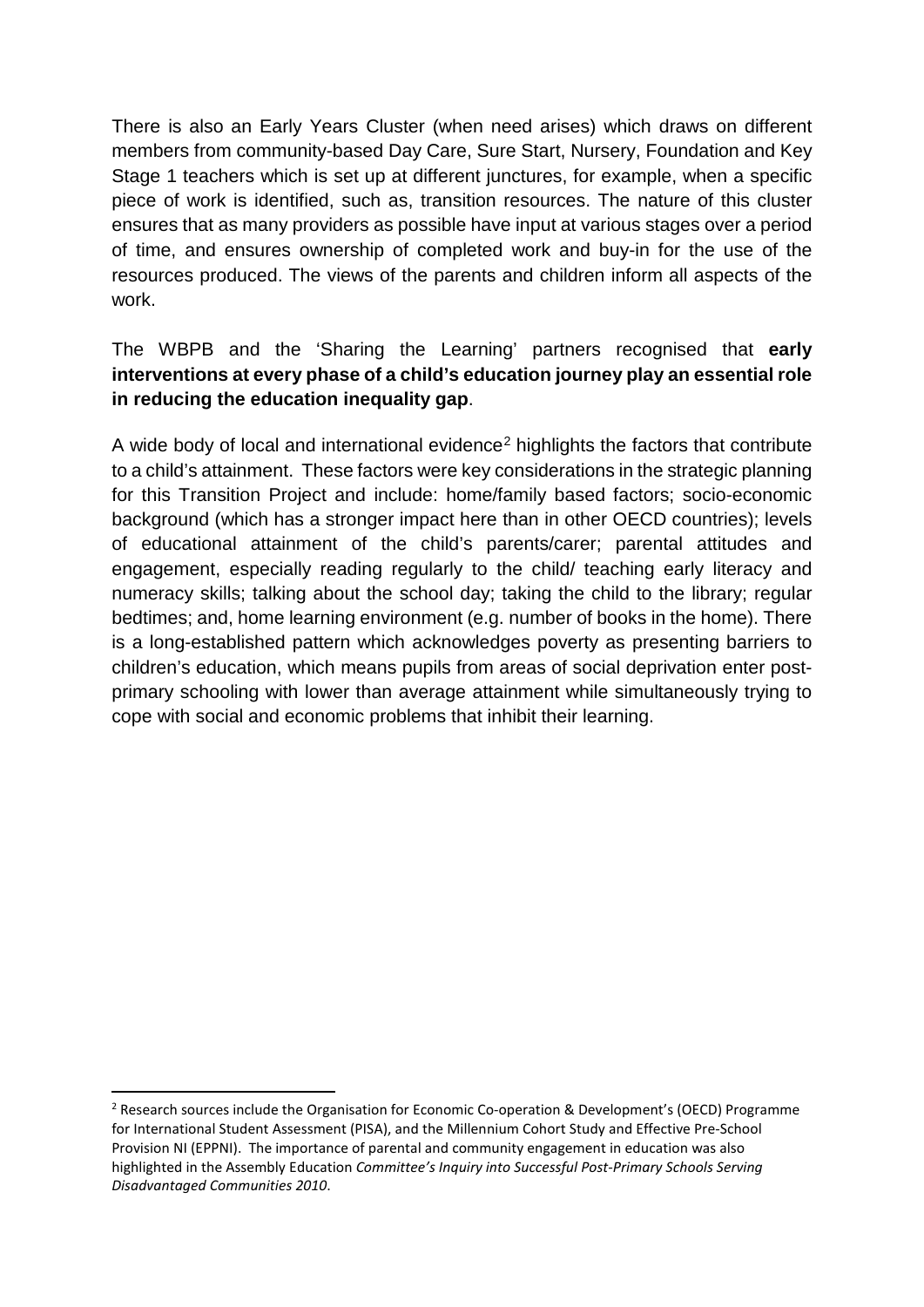| Targets                                                                                          |                                                                                                                                                                                                                                                                                                                                                                                                                                                                                                                                                                                                                                                                                                 |  |  |  |
|--------------------------------------------------------------------------------------------------|-------------------------------------------------------------------------------------------------------------------------------------------------------------------------------------------------------------------------------------------------------------------------------------------------------------------------------------------------------------------------------------------------------------------------------------------------------------------------------------------------------------------------------------------------------------------------------------------------------------------------------------------------------------------------------------------------|--|--|--|
| <b>Project Objectives</b>                                                                        | <b>Measurable Targets (SMART)</b>                                                                                                                                                                                                                                                                                                                                                                                                                                                                                                                                                                                                                                                               |  |  |  |
| 1. Pre-Nursery to Nursery<br>To work with Early Years and<br><b>Nursery providers to support</b> | <b>Quantifiable Annual Target:</b><br>1000 children and 600 parents<br>Involvement of 11 WB Early Years providers and<br><b>24 Nursery Schools</b>                                                                                                                                                                                                                                                                                                                                                                                                                                                                                                                                              |  |  |  |
| parents to ensure that they and<br>their children are ready for<br>children starting Nursery.    | 90% of parents and staff report a smooth and<br>seamless transition from pre-Nursery to Nursery<br>85% of parents become involved in learning<br>$\qquad \qquad \blacksquare$<br>programmes to support their children as they<br>enter education.<br>85% of parents access WB parental transition<br>resources to ensure that children and parents<br>are better prepared for Nursery.<br>100% Pre-Nursery Providers and Nursery<br>$\overline{\phantom{a}}$<br>Schools will use the developed Transition Pro<br>forma annually.<br>Partnerships with 11 Early Years providers (such<br>as Sure Start) and 24 Nursery schools will                                                              |  |  |  |
| 2. Nursery to Primary                                                                            | continue to be developed and strengthened.<br><b>Quantifiable Annual Target:</b>                                                                                                                                                                                                                                                                                                                                                                                                                                                                                                                                                                                                                |  |  |  |
|                                                                                                  | Involvement of 24 Nursery Schools and 19                                                                                                                                                                                                                                                                                                                                                                                                                                                                                                                                                                                                                                                        |  |  |  |
| To support families and children                                                                 | <b>Primary Schools</b>                                                                                                                                                                                                                                                                                                                                                                                                                                                                                                                                                                                                                                                                          |  |  |  |
| in preparation for learning and                                                                  | 90% of parents and staff report a smooth                                                                                                                                                                                                                                                                                                                                                                                                                                                                                                                                                                                                                                                        |  |  |  |
| making transition from Nursery to                                                                | transition from Nursery - Primary                                                                                                                                                                                                                                                                                                                                                                                                                                                                                                                                                                                                                                                               |  |  |  |
| starting Primary School.                                                                         | 85% of parents who participate show increased<br>$\overline{\phantom{0}}$<br>positive attitudes in terms of children's education<br>100% of families and children engage in<br>activities in preparation for learning and starting<br>primary school<br>100% parents /carers involved in programmes<br>$\overline{\phantom{a}}$<br>designed to encourage reading in line with DE<br>Give Your Child a Helping Hand and Getting<br>Ready to Learn, Big Bedtime Read at home, and<br>understanding<br>of<br>the<br>curriculum<br>and<br>development of school and study routines in the<br>home.<br>85%<br>parents<br>οf<br>show<br>increased<br>an<br>understanding of the KS1 school curriculum |  |  |  |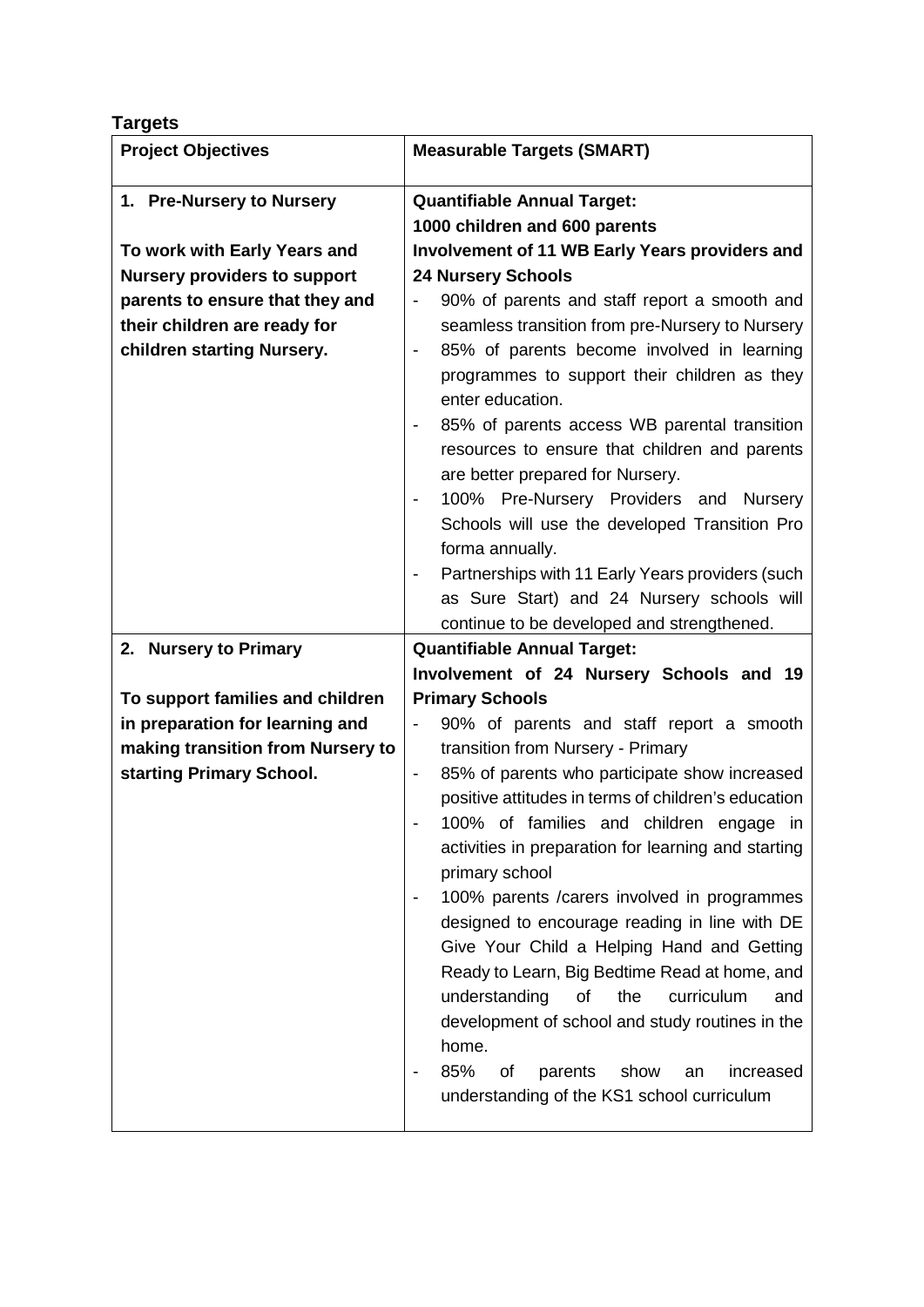#### **Actions taken to effect improvement**

- **1. Production of a bespoke Transition to Nursery and from Nursery to Year 1 Pro forma.**
- **2. With the EA's SEN Early Years Team, providing valuable input to the 'Transition - Supporting the Child with Special Educational Needs in the Early Years' Resource.**

The ALNCs worked together to develop, evaluate and review a proforma for agreed use in transition to nursery, and in nursery to primary school that would allow them to plan strategically and proactively to support the learning needs of each individual child. They also worked with the Education Authority's SEN Early Years Inclusion Team to produce a resource, *'Transition – Supporting the Child with Special Educational Needs in the Early Years'*.

## **3. Production of 'A Journey to Nursery, through Nursery to Year 1' Resource.**

The WBPB, local Sure Start providers, community-based day care providers and Nursery and Primary Schools all worked together to produce a resource, *'A Journey to Nursery, through Nursery to Year 1',* which focuses on transition, curriculum areas and has a specific section for parents.

#### **4. Design and Publication of 'Progression of Play from Nursery to Primary 2' Resource.**

John Paul II Primary School, Matt Talbot Primary School and St Bernadette's Nursery School worked together to create the *'Progression of Play from Nursery to Primary 2'* resource. Through partnerships and collaborative working relationships, WBPB were able to help support this work on trialling, design and publication.

- **5. 'Harper, the Wonder Dog' Transition Storybook by local author, Liz Gough.**
- **6. Storytelling sessions with local author, Liz Gough.**

## **7. Training on the use of puppets.**

A key action in this work was the creation of the *'Harper, the Wonder Dog'* Transition Storybook written by local author, Liz Gough, with the story telling animated by the use of puppets. The puppets were purchased for each Nursery setting and were also used in some Primary settings during the first term. Liz Gough kindly provided training on the use of puppets. She also undertook story telling sessions in the Nursery and Primary schools at key transition points in the school calendar.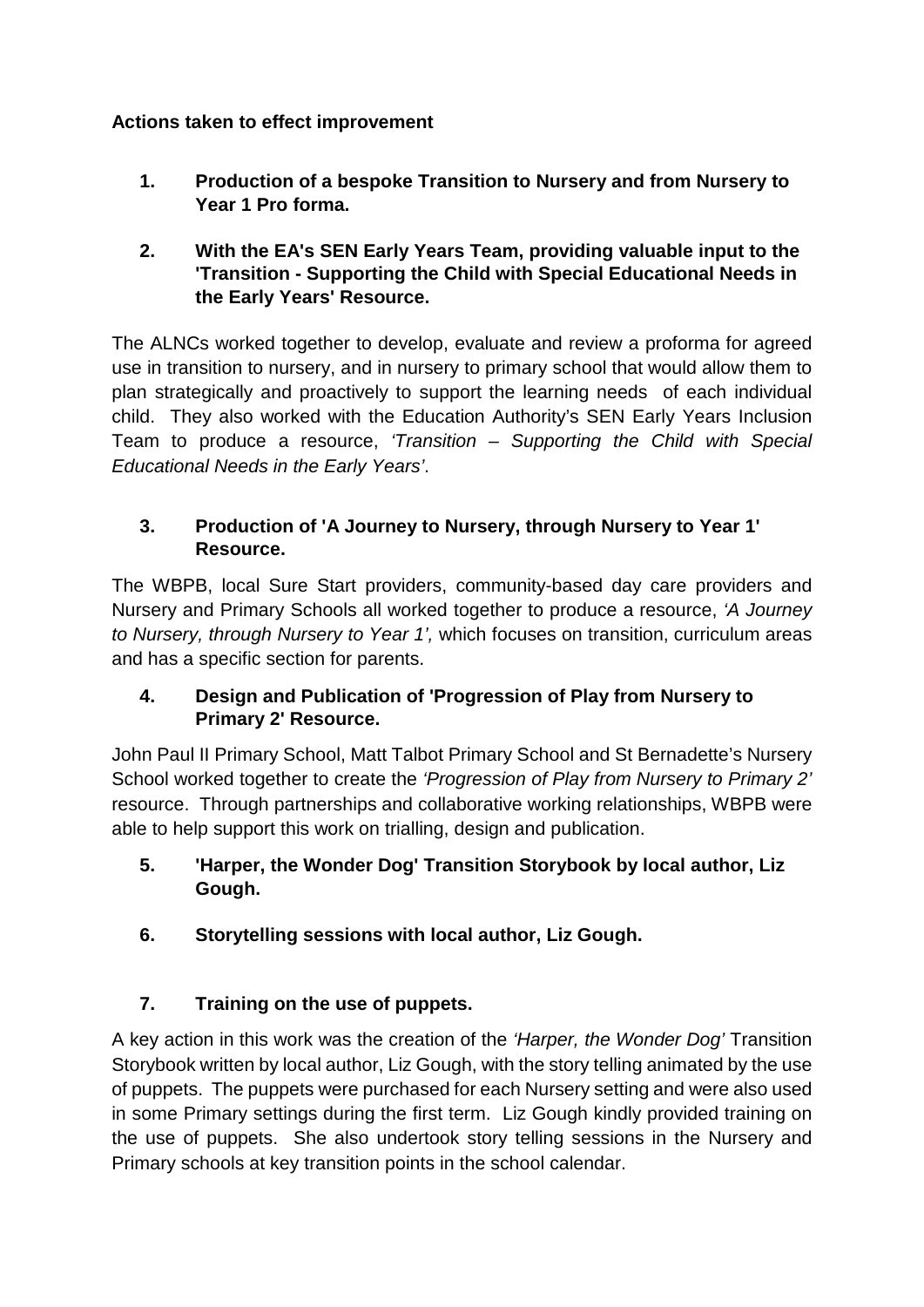## **8. 'Parent and Child' Programme delivery tailored to meet need.**

#### **9. Cross-phase teacher professional learning to develop knowledge and expertise.**

A *'Sing-a-Long with Harper'* nursery rhyme book with CD was produced and given to every Nursery child in west Belfast to promote early phonics, improve early vocabulary, expand imagination and most importantly to have fun. This resource also focused on parental engagement and promotion of reading at home. All of the above resources were shared with others across Belfast and regionally. Specific parent and child programmes were delivered in 24 Nursery schools based on parental and child need. There was joint cross-phase teacher professional learning opportunities on the effective use of the resources. Some schools in Shared Education partnerships provided training and resources for their partner schools.

#### **In response to the COVID-19 pandemic**

The Transition Project begins in January/February each year when the settings begin to work with the children and parents on getting prepared to make the transition and continues through to November, a period which includes the child's transition in September to their new school. Given the COVID-19 lockdown occurred during a key period for the delivery of the Transition Project, the mode of delivery had to change from face-to-face to on-line.

In response, a number of short videos were produced entitled, *'The Adventures of Harper the Wonder Dog, with Emer and Lorcan'*. These resources were produced using the puppets in order to disseminate key education and health messages during the COVID-19 pandemic. They have been shared with local community day care providers, Nursery and Primary schools, SureStart, Belfast Health and Social Care Trust, Education Authority and Department of Education. They have also been disseminated to schools and education stakeholders with whom the WBPB work on a regional basis.

*'The Adventures of Harper the Wonder Dog, with Emer and Lorcan'* can be accessed by clicking on the links below. Note: the words in the story are not read aloud in the video clips so they can be read by the teachers or parents alongside the child.

| <b>Having fun indoors</b> | Playing in the garden | <b>Helping at Home</b>                |
|---------------------------|-----------------------|---------------------------------------|
| Washing your hands        | The World Around Us   | <b>Playing and meeting</b><br>friends |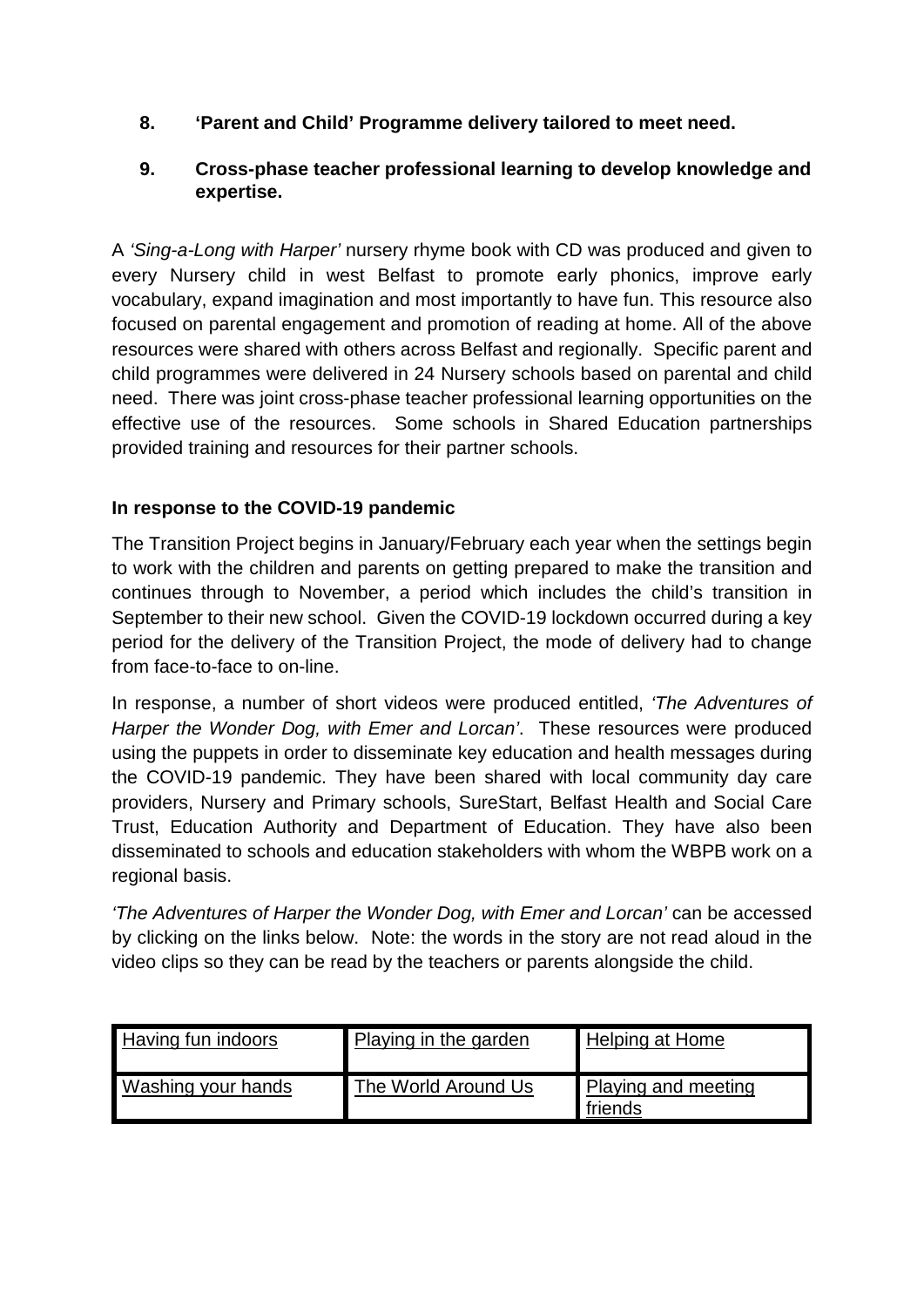#### **Outcomes from the Project**

Robust evaluation of all 'Sharing the Learning' interventions is carried out centrally by the WBPB's Evaluation Officer. Methods include: quantitative data captured and reported on an Outcomes Based Accountability (OBA) Scorecard; qualitative feedback captured though evaluation questionnaires; structured interviews; focus groups of children, parents and educationalists; and, impact stories.

The various evaluations are collated and included in a comprehensive End of Year Status Report which is disseminated to all stakeholders. The key outcomes identified include:

- **Increased parental engagement at Nursery level, including transition to Nursery and from Nursery to Primary School**
- **Increased parental engagement in reading at home, in line with the Department of Education's 'Give Your Child a Helping Hand' Strategy**
- **Seamless transition for children and parents between providers**
- **Increased collaboration between Early Years providers including Sure Start, Nursery, Primary and community-based providers through the WB Early Years Cluster**
- **Increased parental confidence as primary educators of their child**
- **Improved Home to School routines**
- **Improved preparedness of children for Nursery and School**
- **Reduced anxiety for child and parent about Transition stages**
- **Collegiate, supportive networks which share resources and dissemination of best practice**

The membership of the Nursery and Primary ALNCs has also increased as a consequence of the Project. All targets set within in the business case have also been achieved:

- Transition Programmes were completed by 24 Nursery schools, 3 Surestart organisations and 6 community-based day-care organisations;
- Child and Parent Family Learning Programmes were delivered in 24 Nursery schools with 1110 children, 1060 parents, 207 grandparents and 14 others including carers, staff and siblings;
- Collaborative engagement with 19 Primary schools;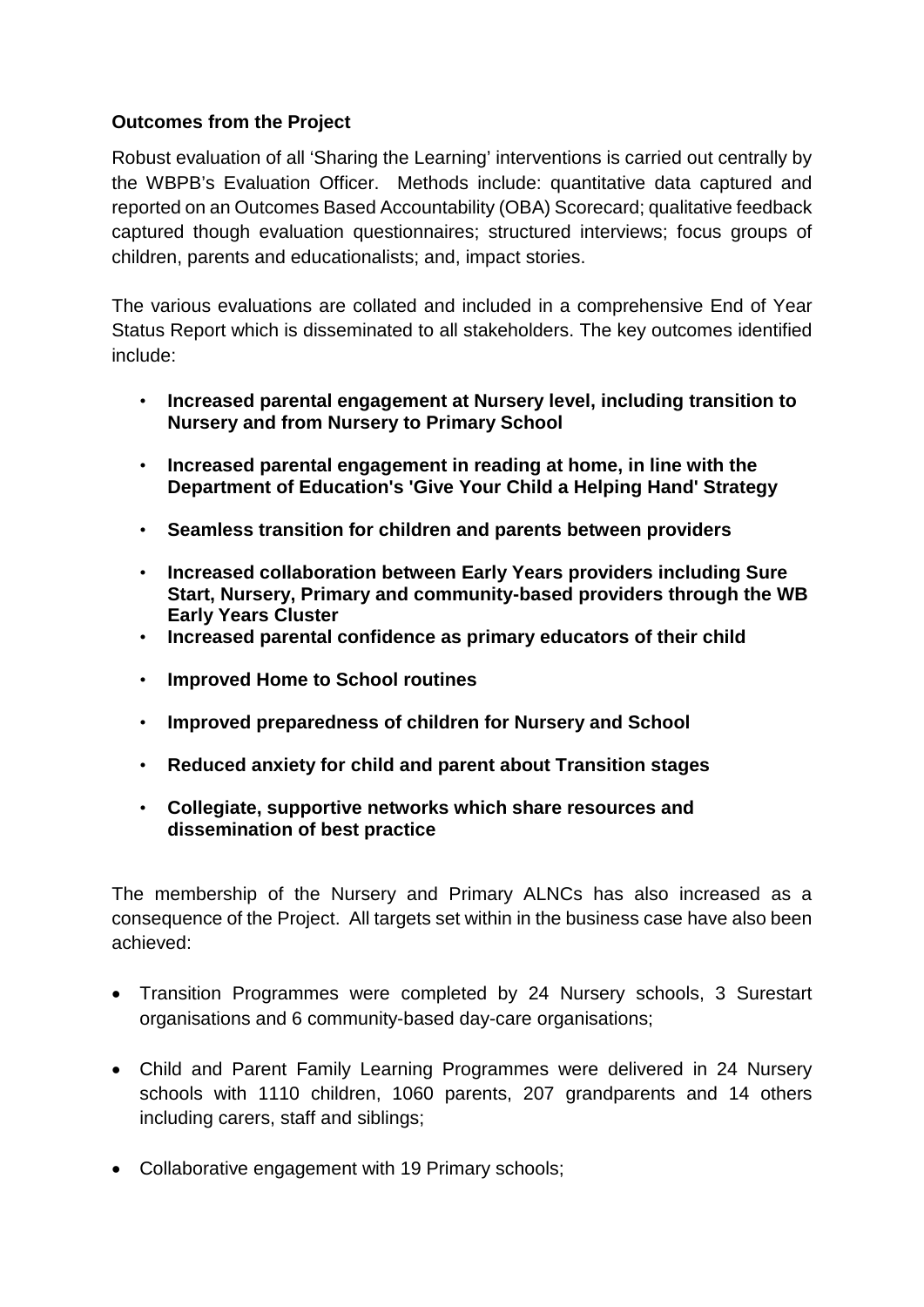- Dissemination of resources; and
- Teacher Professional Learning for 429 Nursery, Primary and Community staff on topics such as resilience, and emotional literacy, attachment and positive mental health.

#### **OBA Outcomes**



#### **Main lessons learned**

- Schools and community working together has a really positive impact in terms of improving outcomes for children and families, area planning and the effective use of resources including financial resources.
- The Nursery's Parent and Child Programmes provide parents with tools and confidence to support their child's learning, building confidence in their role of supporting their child's education and leading to better levels of engagement and use of the skillsets of the parents.
- Delivery of Parent and Child programmes in Nursery Schools in the Autumn Term engages parents in their child's Nursery environment which facilitates and builds positive parent/staff relationships from the outset.
- Staff have found the time spent on completing and implementing the transition pro-forma pays off significantly in terms of improved understanding of an individual child's development needs and supporting proactively child-centred learning.